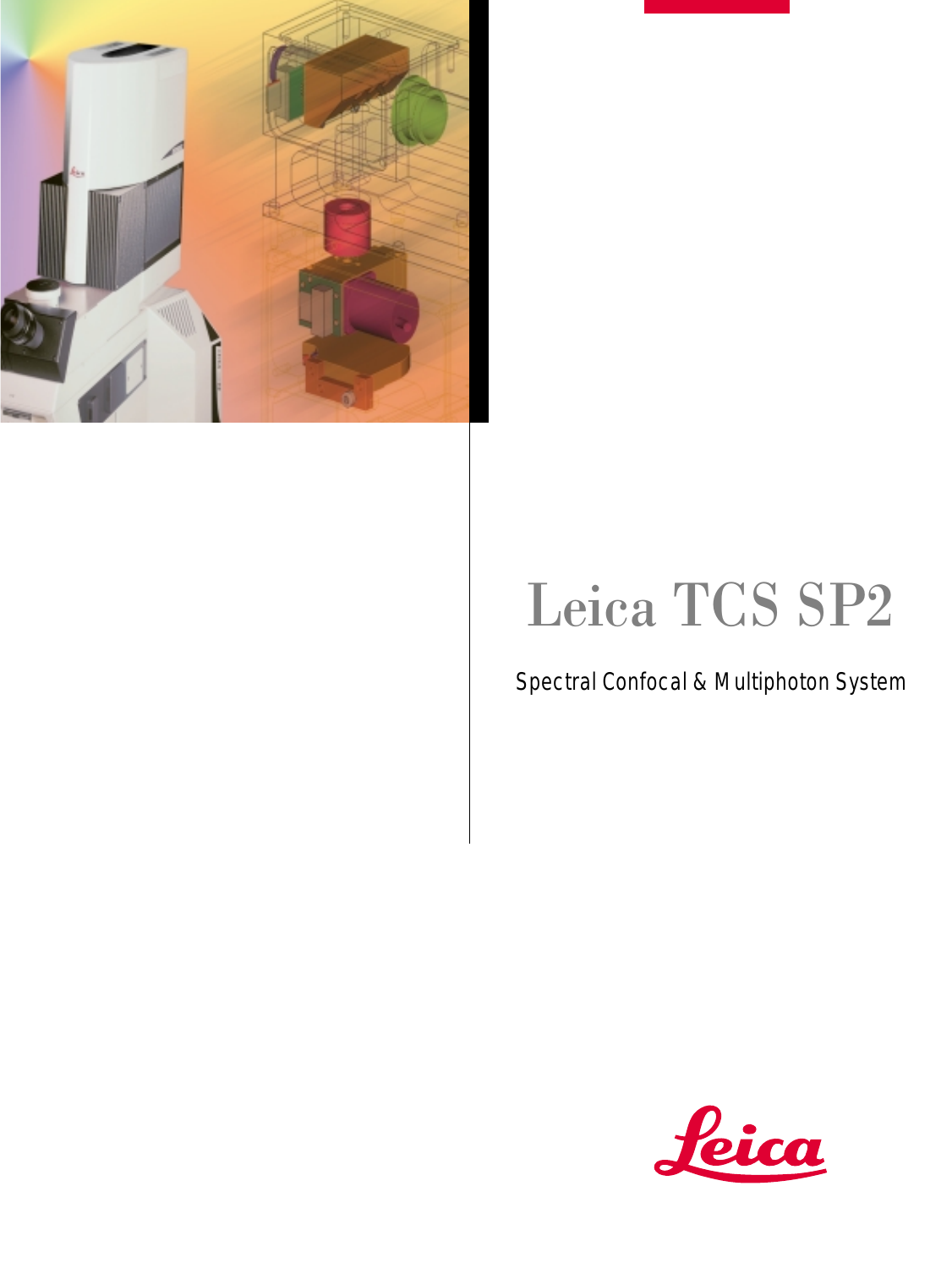## Superior Image Performance, All the

- **• Configurable as a personal, multi-user or advanced imaging center**
- **• Multiple innovations from the pacesetter in confocal microscopy**
- **Prepared for the future!**



Human sperm. Labels: Propidium iodide, Mito Tracker



Mouse cerebellar cortex. Labels: Hoechst 33258, anti-GFAP/Cy5, anti-calbindin-D28k/Cy3

## **NEW!**

- **•** Multiphoton, UV and visible confocal microscopy in one system
- **•** Expanded spectral range UV to IR
- **•** K scanner enables high frame rates and scan rotation without compromise
- **•** Prepared for new generation lasers
- **•** Adjustable pupil illumination for optimal illumination
- **•** Digital image resolution up to: 4096 x 4096 pixels, 12 bit a/d conversion per channel
- **•** 22 mm scan field enables large field scanning at low magnification
- **•** Wavelength switching line scan for crosstalk reduction
- **•** Region of interest scan for minimal bleaching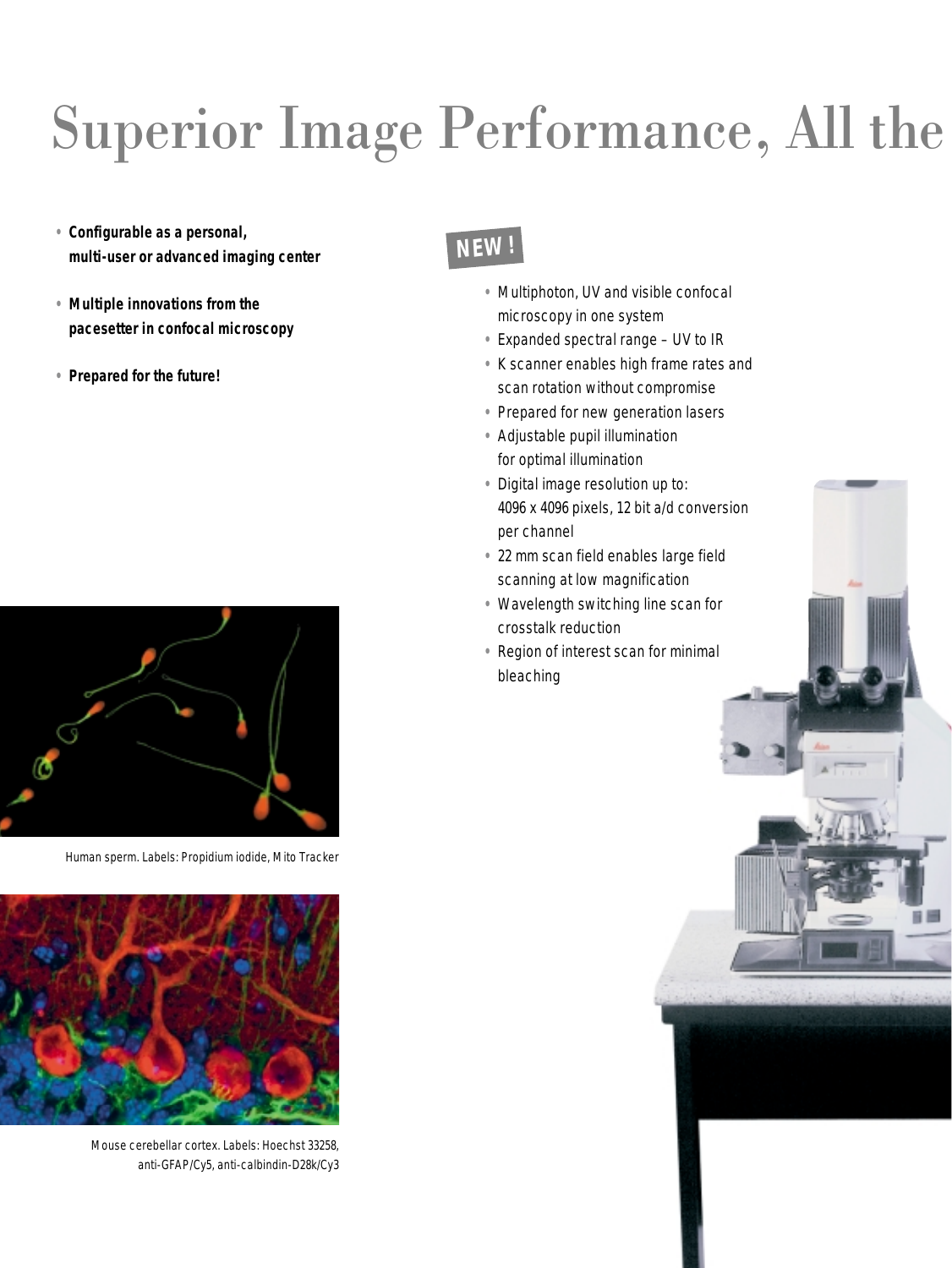## Features You Want – With a Future!







Image acquisition **Spectral Detector Interface** Multi-color analysis Spectral Detector Interface

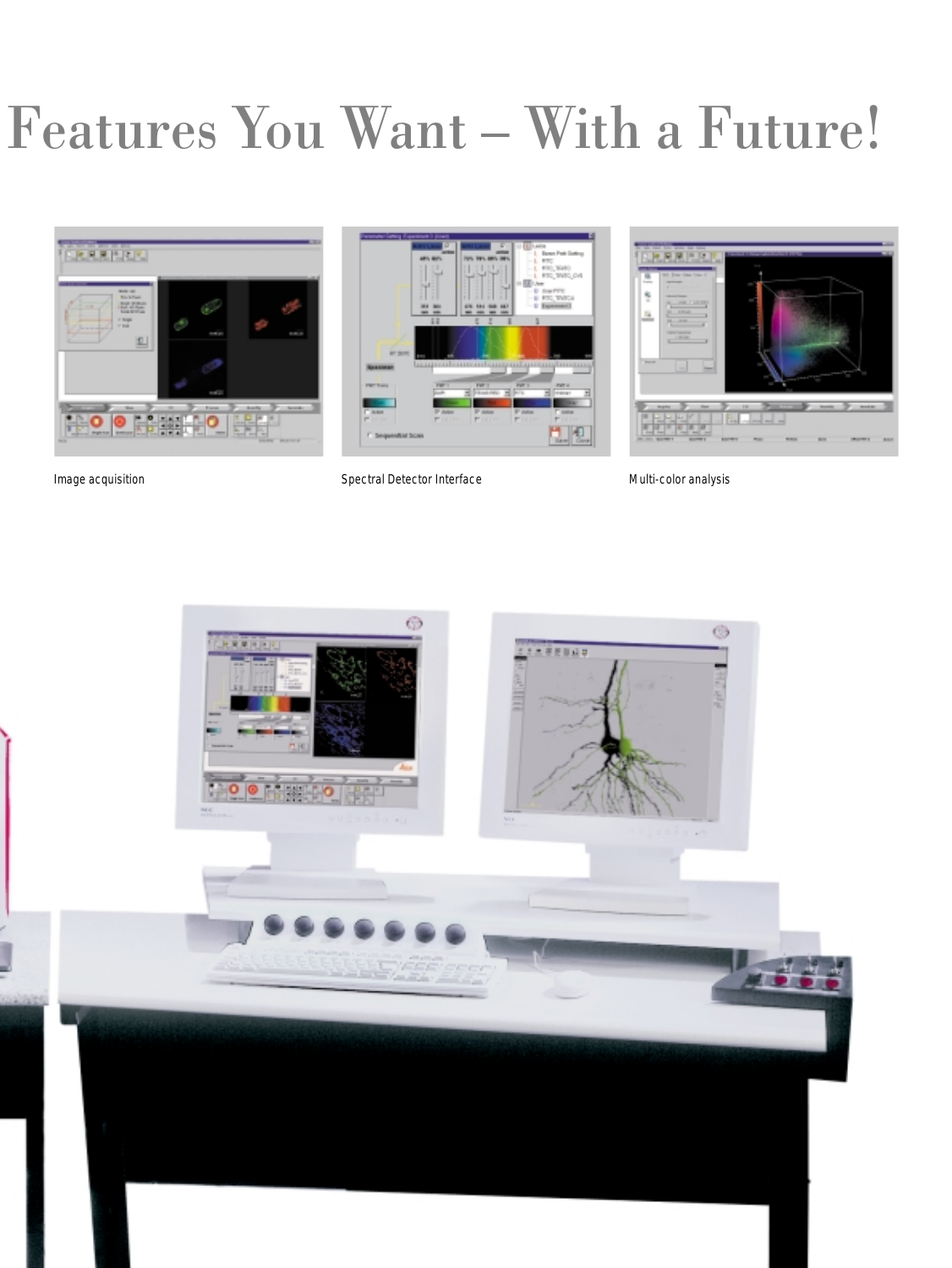### **NEW!**

#### **LCS Software:**

- **•** Fully operator configurable user interface
- **•** Intuitive and guided
- **•** Context-sensitive online help system
- **•** 7 dimensional image series recording (xyztαλi)
- **•** Supported by direct-access digital control knobs
- **•** Programmable with VBA(tm) or other programming languages due to standardized COM interface
- **•** Applications packages for physiology, multi-color and surface reconstruction
- **•** New 3D package for superb reconstruction and rendering



3D software. Cortical pyramidal neuron, Label: Biocytin/FITC

#### **... outstanding advantages from Leica:**

- **•** Filter-free SP head: a spectrophotometer for each detector channel: design your own filters, maximize sensitivity, minimize crosstalk, record emission spectra
- **•** Great images
- **•** Minimal bleaching
- **•** Realtime x-z scanning
- **•** Long term stability
- **•** Tactile feedback
- **•** Easy to use Multiphoton System

#### **... plus:**

- **•** More detection range (12 bit)
- **•** Better illumination (Adjustable pupil illumination)
- **•** More image (field size, resolution)
- **•** Scan rotation
- **•** Region of interest scan
- **•** Wavelength switching line scan
- **•** Configured your way



Obelia (medusa). Label: Azan staining



Erica. Label: Safranin Fast Green



Mouse kidney section: Labels: Alexa 488, Alexa 568, DAPI



Principle of Spectral Detector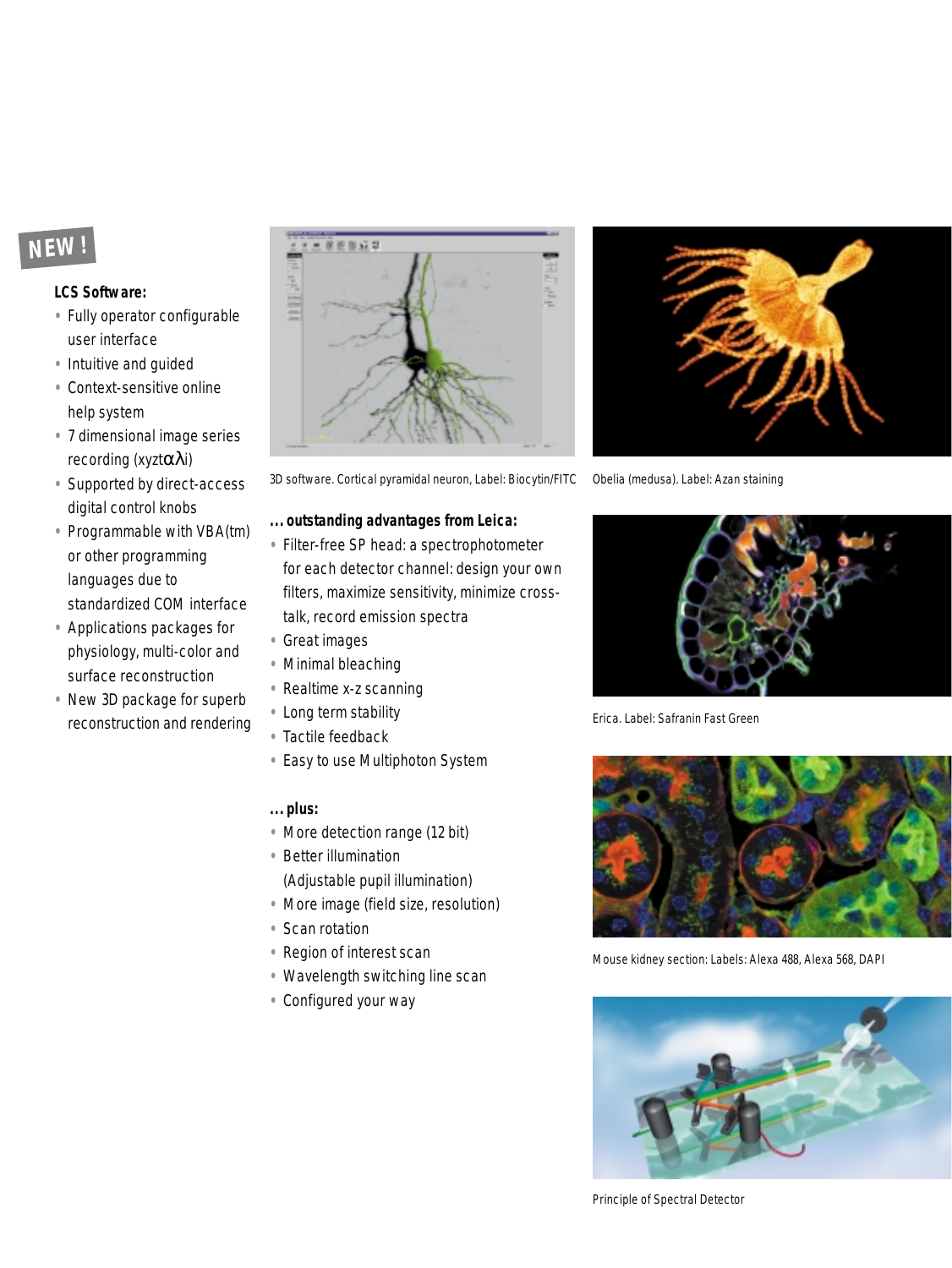## Leica TCS SP2 Installation Requirements

| Weight base system: | $\bullet$ VIS: max. 320 kg                                                                                                                                                                                   |
|---------------------|--------------------------------------------------------------------------------------------------------------------------------------------------------------------------------------------------------------|
|                     | $\bullet$ UV: max. 428 kg                                                                                                                                                                                    |
| Heart load max.:    | $\bullet$ VIS: 5 kW                                                                                                                                                                                          |
|                     | $\bullet$ UV: 10 kW                                                                                                                                                                                          |
| Separate cooling:   | UV laser, air-cooled heat exchanger                                                                                                                                                                          |
| Electric supply:    | • Ar, ArKr, HeNe lasers: 2 x 230 V AC/16 A (2 independent lines)<br>$+/- 10\%$ , 50/60 Hz $+/- 10\%$<br>• Ar + Kr lasers: $3 \times 230$ V AC/16 A (3 independent lines)<br>$+/- 10\%$ , 50/60 Hz $+/- 10\%$ |
| Fnvironment:        | • Room temperature: 18 - 25°C<br>• Avoid proximity to air conditioning equipment<br>• Protect from dust<br>• Room darkening<br>recommended                                                                   |
|                     |                                                                                                                                                                                                              |



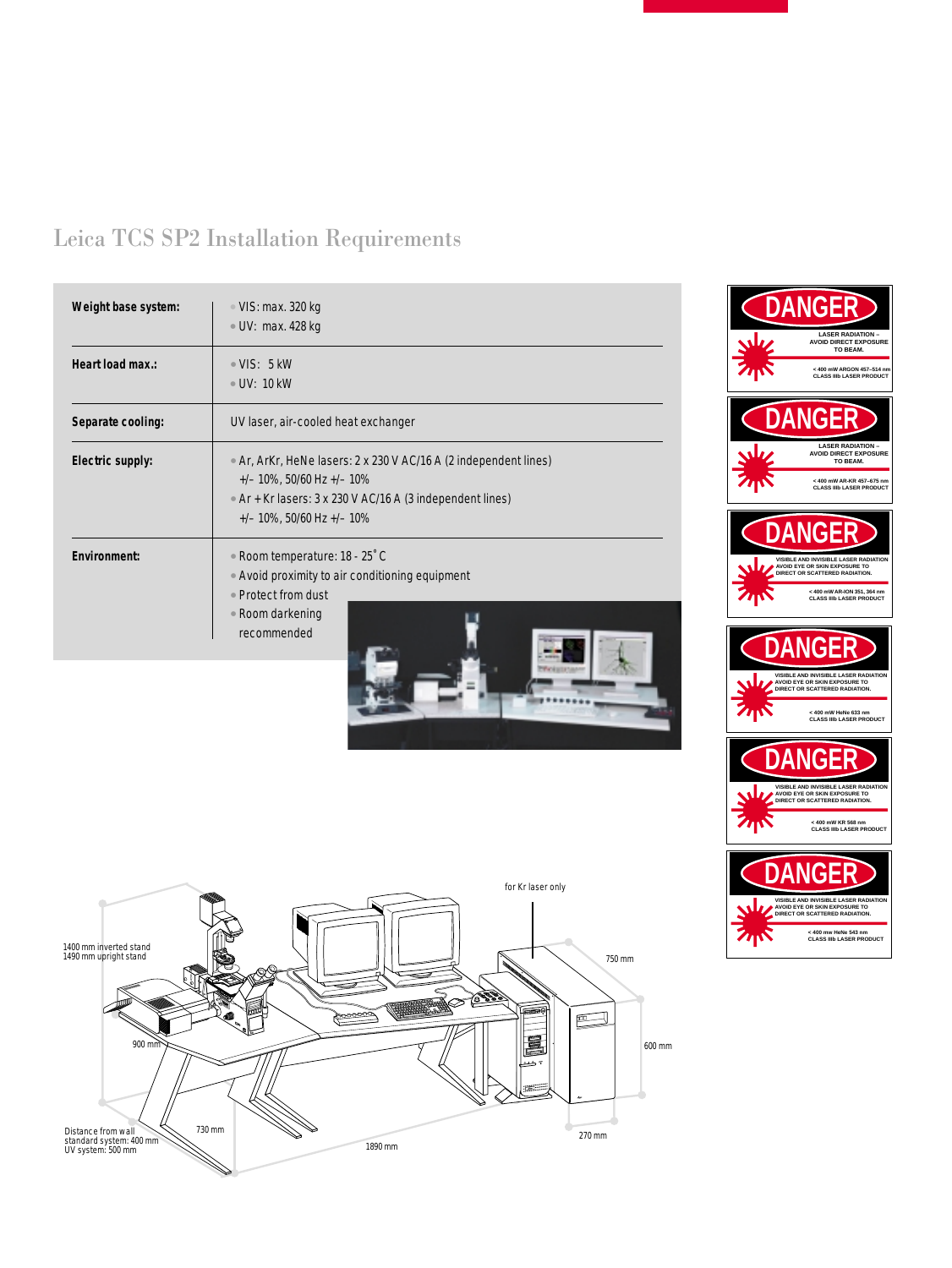# Leica Microsystems – the brand for outstanding products

Leica Microsystems Mission is to be the world's first-choice provider of innovative solutions to our customer's needs for vision, measurement, lithography and analysis of microstructures.

Leica, the leading brand for microscopes and scientific instruments, has grown from five brand names with a long tradition: Wild, Leitz, Reichert, Jung and Cambridge Instruments. Leica symbolizes both tradition and innovation.

### Leica Microsystems – an international company with a strong network of customer services

| North Ryde/NSW     | Tel. +61 2 9886 3000  | Fax +61 2 9888 7526   |
|--------------------|-----------------------|-----------------------|
| Vienna             | Tel. +43 1 495 44 160 | Fax +43 1 495 44 1630 |
| Willowdale/Ontario | Tel. +1 416 497 2860  | Fax +1 416 497 8516   |
| Herlev             | Tel. +45 4454 0101    | Fax +45 4454 0111     |
| <b>Espoo</b>       | Tel. +358 9 6153 555  | Fax +358 9 5022 398   |
| Rueil-Malmaison    | Tel. +33 1 473 285 85 | Fax +33 1 473 285 98  |
| Cedex              |                       |                       |
| Bensheim           | Tel. +49 6251 136 0   | Fax +49 6251 136 155  |
| Milan              | Tel. +39 0257 40 1955 | Fax +39 0257 40 3273  |
| Tokyo              | Tel. +81 3 3292 9833  | Fax +81 3 3292 9777   |
| Seoul              | Tel. +82 25 146 543   | Fax +82 25 146 548    |
| Rijswijk           | Tel. +31 70 4132130   | Fax +31 70 4132139    |
| Oslo               | Tel. +47 2279 0400    | Fax +47 2279 0429     |
| Lisbon             | Tel. +35 1 381 47 60  | Fax +351 1 387 46 68  |
| Hong Kong          | Tel. +852 2 564 6699  | Fax +852 2 564 4163   |
|                    | Tel. +65 779 7823     | Fax +65 773 0628      |
| Barcelona          | Tel. +34 93 494 9530  | Fax +34 93 494 9532   |
| Sollentuna         | Tel. +46 8 6254 545   | Fax +46 8 6254 510    |
| Glattbrugg         | Tel. +41 1 809 3333   | Fax +41 1 810 7937    |
| Milton Keynes      | Tel. +44 1908 246246  | Fax +44 1908 609992   |
| Deerfield/Illinois | Tel. +1 847 405 0123  | Fax +1 847 405 0147   |
|                    |                       |                       |

### and representatives of Leica in more than 100 countries.

#### **Microscopes**

Compound Stereo **Surgical** Laser Scanning Photomicrography Video Microscopy Measuring Microscopes

### Advanced Systems

Image Analysis Spectral Photometry Automated Inspection Stations Measurement Systems Electron Beam Lithography

#### Laboratory equipment

Tissue Processors Embedding Systems Routine- & Immunostaining Coverslippers Refractometers

#### **Microtomes**

Sliding & Rotary **Cryostats** Ultramicrotomes EM Sample Preparation



Art.-No: 15-93102-004 December 1999

Leica Microsystems Heidelberg GmbH Tel. +49 6221/41 48 0 Im Neuenheimer Feld 518 Fax +49 6221/41 48 33

D-69120 Heidelberg, Germany www.llt.de / www.leica-microsystems.com

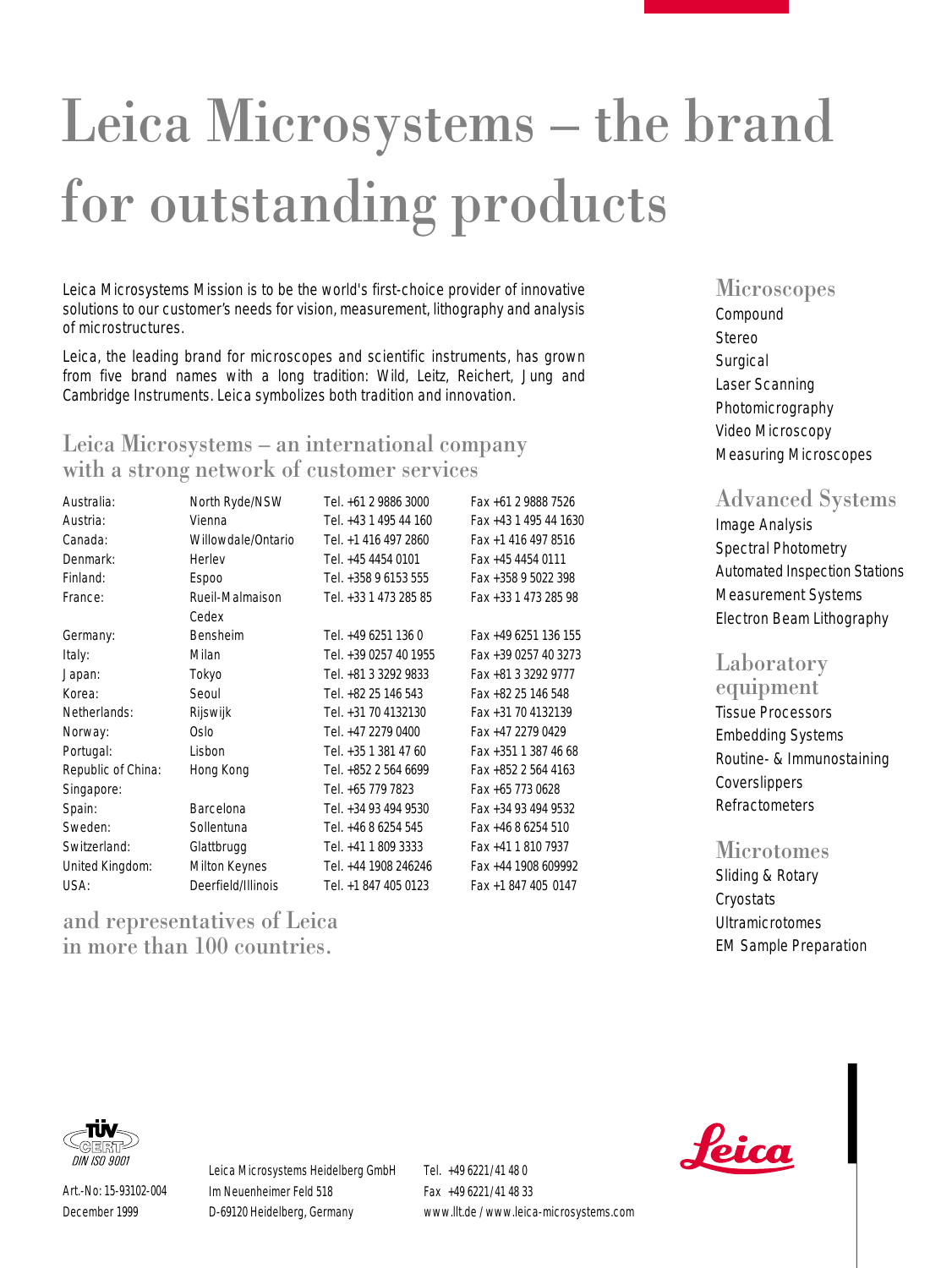## Leica TCS SP2 Specifications

(including optional items)

| Microscopes:                               | • Upright: Leica DM R, RE, RXE, RXA, upright fixed stage: DM LFS E<br>. Inverted: Leica DM IRB, IRBE                                                                                                                                                                                                                                                                                                                                                                                                                                                                                                                                                                                                                                                                                                                                                                                                                             |
|--------------------------------------------|----------------------------------------------------------------------------------------------------------------------------------------------------------------------------------------------------------------------------------------------------------------------------------------------------------------------------------------------------------------------------------------------------------------------------------------------------------------------------------------------------------------------------------------------------------------------------------------------------------------------------------------------------------------------------------------------------------------------------------------------------------------------------------------------------------------------------------------------------------------------------------------------------------------------------------|
| Z drive:                                   | · Precision focusing nosepiece (DM RXE): 2 mm travel, 10 nm resolution<br>· High-resolution z stage: 170 micrometer travel,<br>xyz: 40 nm resolution, $xz$ : < 1 nm resolution<br>. Internal motorization of Leica DM RE, RXE, RXA, IRBE, LFS E                                                                                                                                                                                                                                                                                                                                                                                                                                                                                                                                                                                                                                                                                  |
| Lasers & Attenuation/<br>switching modules | • Ar UV 50 mW 351, 364 nm<br>● HeCd 40 mW 442 nm<br>$\bullet$ Ar 100 mW 457 nm, 488 nm, 514 nm<br>ArKr 75 mW 488nm, 568 nm, 647 nm<br>■ Kr 25 mW 568 nm<br>$\bullet$ HeNe 1.2 mW 543 nm<br>• HeNe 10 mW 633 nm<br>• Ti:Sapphire 1.2 ps, 1 W, 720 - 1000 nm (depending on mirror set) (MP)<br>• AOTF 4 or 8 channels, visible range<br>• AOTF, UV range<br>• EOM, IR range (MP)<br>• Merge module for 4 lasers                                                                                                                                                                                                                                                                                                                                                                                                                                                                                                                    |
| <b>Confocal Unit:</b>                      | Optics:<br>• User-switchable between Leica microscopes<br>• Alignment-free for lifetime<br>• 3 individual ports for external lasers for up to 6 lasers connected simultaneously<br>• Fiber-coupling and/or direct coupling of low-power lasers to confocal unit<br>• Spectral range of detector optics: 400 - 850 nm<br>• UV and MP possible in one system<br>• Field-upgradable to MP microscopy<br>. UV system with individual objective correction lenses<br>• Adjustable pupil illumination<br>• Optical Port for external devices<br>• One pinhole, variable diameter size<br>Scanner:<br>• K scanner with two independent galvanometers<br>• Line frequency: up to 2000 lines/s<br>• Frame rates: 3 fps (512 x 512 pixels), 25 fps (512 x 32 pixels)<br>• Scan resolution: up to 4096 x 4096 pixels<br>Scan zoom 1 - 32 x<br>• Scan rotation -5 to +95 degrees<br>· Scan field: 22 mm diagonal in intermediate image plane |